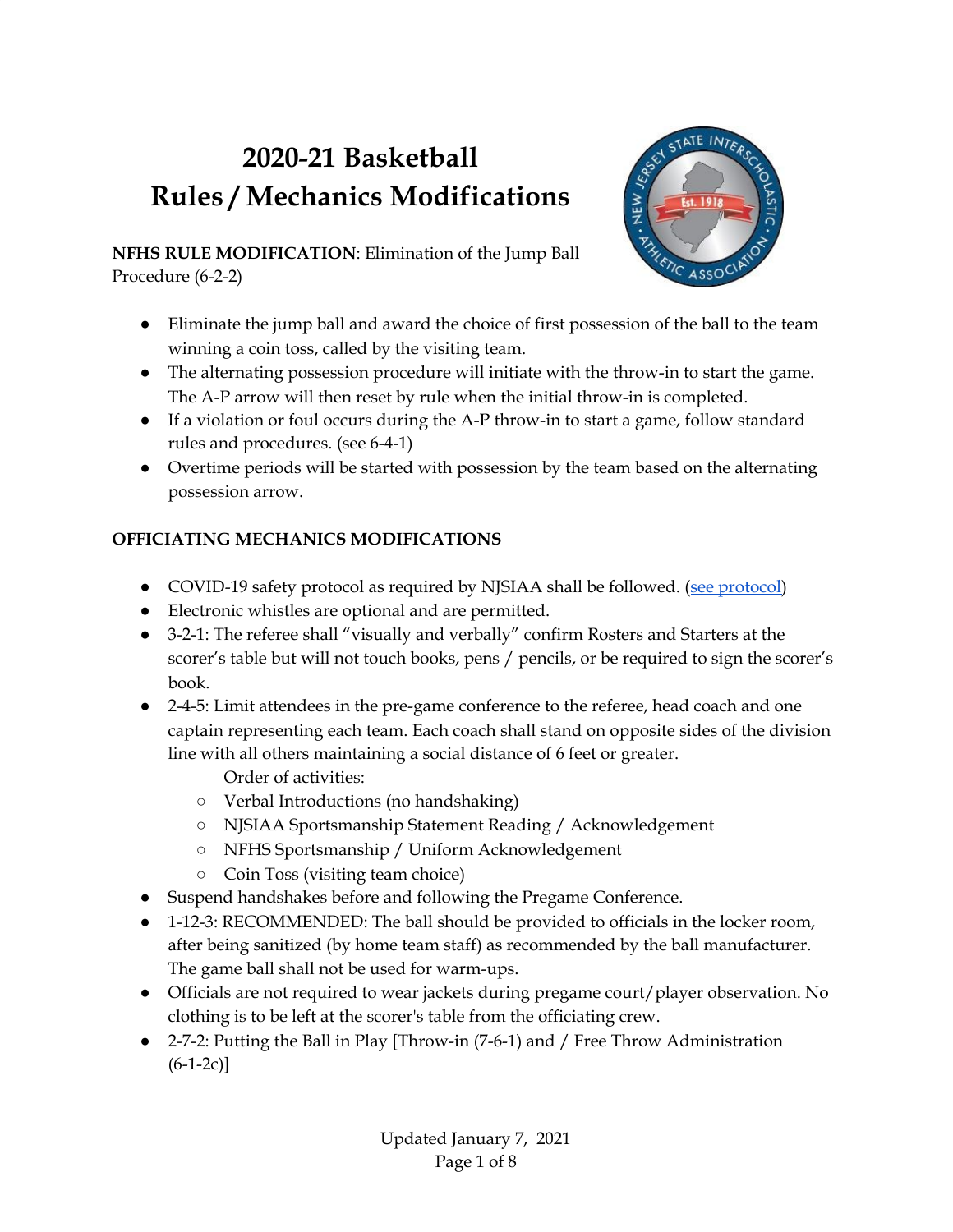- The official's will not be required to touch (or handle) the ball prior to a throw-in or free throw.
- $\circ$  Traditionally the ball is "at the disposal" of the player when the ball is handed  $or$ </u> bounced (and caught) by the thrower.
- To avoid excessive contact of the official's hands with the ball, the **stop clock signal** (hand extended with open palm) will be shown followed by **one short blast** of the whistle. This signals the ball is now at the player's disposal for a throw-in or free throw and the appropriate count begins.
- For throw-ins that require this mechanic, the official administering the throw-in will handle such.
- For free throws, the LEAD official will handle this mechanic.
- Officials may use verbal cues such as, "wait for my whistle" or "on my whistle" as in other sports where live ball / dead ball mechanics are controlled by a whistle and/or signal.
- The administering official may also use other verbal cues, like "play" or "ready" in conjunction with the whistle to guide the thrower.
- Official's will place the game ball at the scorer's table during the halftime intermission for proper disinfecting procedures. This ball will not be used for warm-up activities.

#### **Substitutions:**

Standard substitution rules will remain in effect with several modifications:

- Only ONE player from each team is required to report to the table and remain at the "X" prior to being beckoned onto the floor - even if multiple players are being substituted for. (see Alternate Bench Locations below)
- If substitutes from both teams report to the scorer's table (and the " $X$ ") they are permitted to remain 6' apart for safety.
- Additional substitutes that are requesting to enter the game may remain on the bench until the official beckons the substitute at the "X".
- These players are still required to check-in with the scorer before entering the game and shall be beckoned onto the court by the same official.
- Any delay by the head coach in sending additional substitutes to the scorer's table shall be denied entry until the next eligible substitution opportunity.

## **Alternate Bench Locations**

Schools are permitted to locate the benches on opposite sides of the playing court to maximize social distancing. It is recommended they be diagonal to one another. If this is the case the following items are required:

• The 28' coaching box must be clearly marked on both sides of the court (tape is acceptable) starting 14' from the division line extending to the endline, in front of the team's bench area. If markings are absent, coaches shall remain seated on both benches.

> Updated January 7, 2021 Page 2 of 8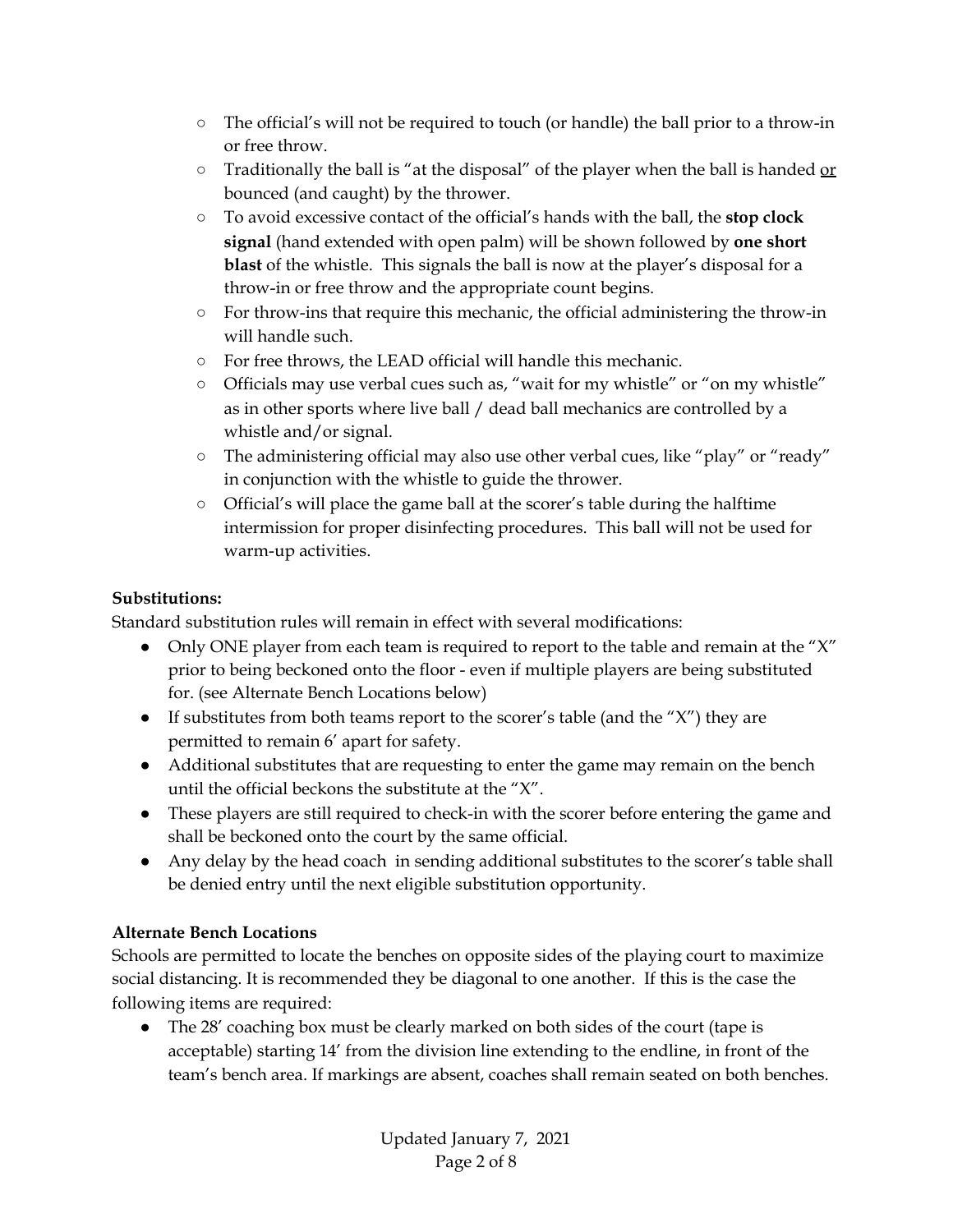- A separate "X" for substitutions shall be placed (tape is acceptable) on the opposite side of the division line, across from the scorer's table for the visiting team's substitutes.
- Official's should be cognizant that substitutes can enter from both sides of the court and take an extra "visual sweep" before putting the ball into play.
- Official's closest to the side substituting shall beckon the players into the game.

## **Coaches and athletes confronting officials:**

- Regular season penalties will be utilized. No Tolerance.
- $\bullet$  If the coach or athlete persists with their behavior a DQ will be given and the DQ procedure will be used. (2 game suspension)
- Any player or coach who receives  $2$  DQ's during the season will have the 2-game sit penalty doubled to a 4 -game sit penalty as per NJSIAA regulations.

**Uniforms:** Standard NJSIAA uniform modifications are still in effect.

**Face Coverings** – The CDC affirmed that face coverings are a critical tool in the fight against COVID-19 that reduces the spread of the disease, particularly when used universally within communities.

Face Coverings are permitted that do not pose a safety threat to the athlete or official. Color restrictions do apply to facemasks and Gaiters (both legal) - and must not contain any messaging. A single manufacturer's logo is permitted provided it does not exceed 2 ¼", per NFHS logo requirements.

- Coaches are required to wear face coverings unless doing so would inhibit the coach's health.
- Students are required to wear face coverings unless doing so would inhibit the student's health, the student is in extreme heat, or the student is engaged in high intensity aerobic or anaerobic activities.
- Students on the bench or sidelines are required to wear face coverings.
- **Officials are required to wear face coverings unless doing so would inhibit the official's health, the official is in extreme heat, or the official is engaged in high intensity aerobic or anaerobic activities**.
- All other personnel necessary for the practice or competition are required to wear face coverings unless doing so would inhibit the individual's health.
- Neck Gaiters: Although neck gaiters were an acceptable alternative for face coverings outdoors, they are not recommended for indoors. Note: NFHS allows these but are not recommended.
- Please be aware of the current CDC and NJDOH guidelines regarding proper face-covering protection indoors. Source/ NJSIAA Winter [Guidelines](https://www.njsiaa.org/sites/default/files/documents/2021-01/covid-19-winter-guidelines.pdf)

Updated January 7, 2021 Page 3 of 8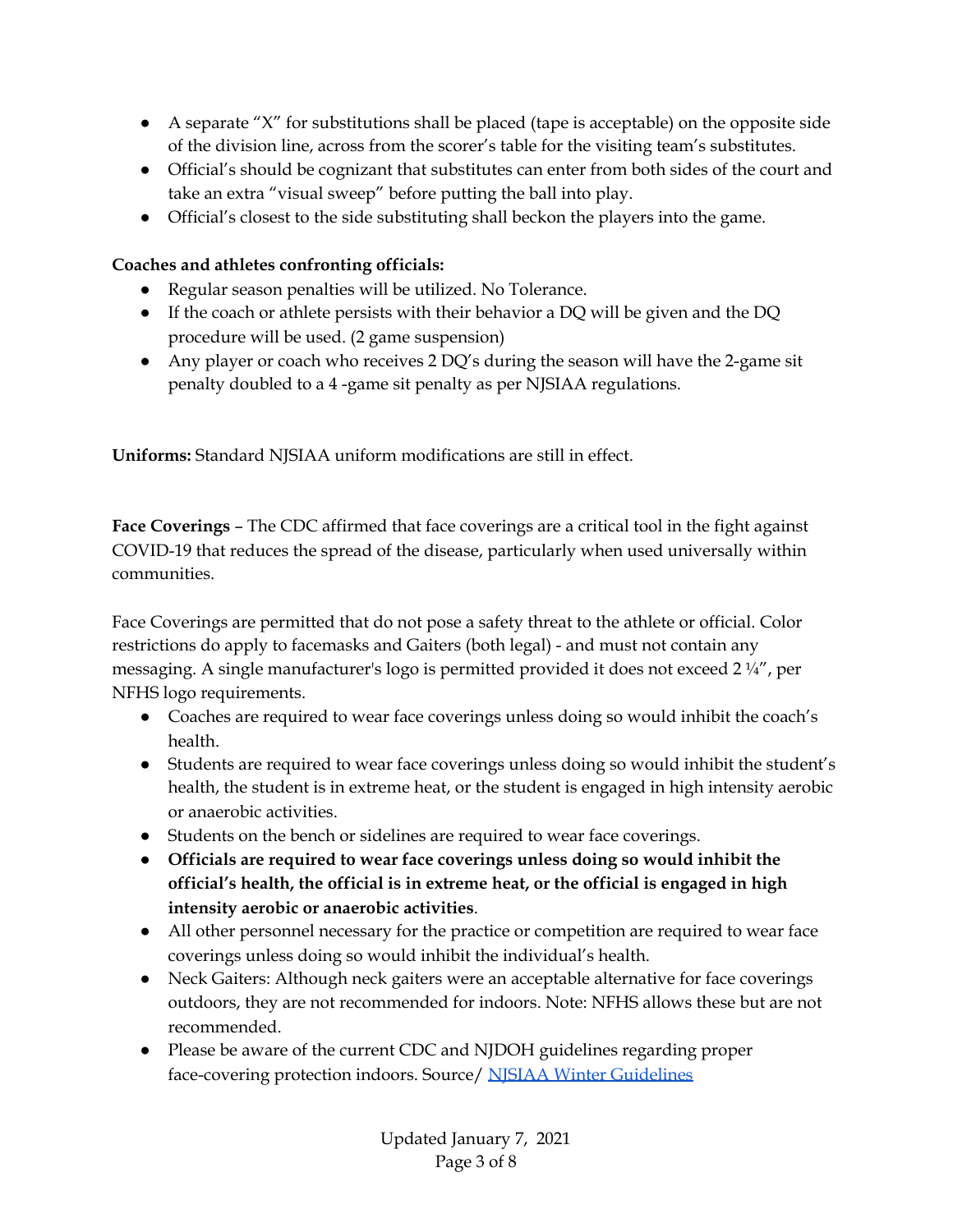- When in doubt, play the game and report uniform questions to your local chapter secretary and/or the NJSIAA.
- Officials are reminded they are not responsible for COVID-19 school specified protocol requirements with players, staff, and spectators. Discuss any safety issues with the on-site school administrator as needed.

#### **Notes on Face Coverings for Officials:**

- Officials must wear face coverings while transiting between their vehicle, inside the locker-room area (if provided), entering or navigating hallways within the school, and on the court when the game is not in progress.
- Officials should wear face coverings while observing warm-ups.
- Officials must wear face coverings when within 6' of a coach or other game management while engaging in a conversation. This includes the pre-game coaches conference with one captain and one coach from each team.
- Officials have an option to wear a face covering during the actual "run of play" in a live / dead ball scenario. Since basketball is considered a high intensity aerobic / anaerobic activity, it's permissible to remove the face covering during play as to not inhibit the official's health.
- Officials must have a face covering readily available to apply for situations that require a mask. This can be worn around the neck or kept in a pocket for easy application.

## **Officials – Use of Locker Rooms:**

The use of locker rooms by officials will be determined by the home school's Board of Education policy.

- Officials should arrive at the game site dressed in their officials uniform and be ready to officiate the game.
- Schools should provide an area for the officials to stay during halftime of the game and should also provide a secure place for the officials to store their personal items during the game.
- A rest room area should be available for the officials.

It is recommended that the officials contact the school prior to arriving for the game for any other questions they may have in regard to locker rooms.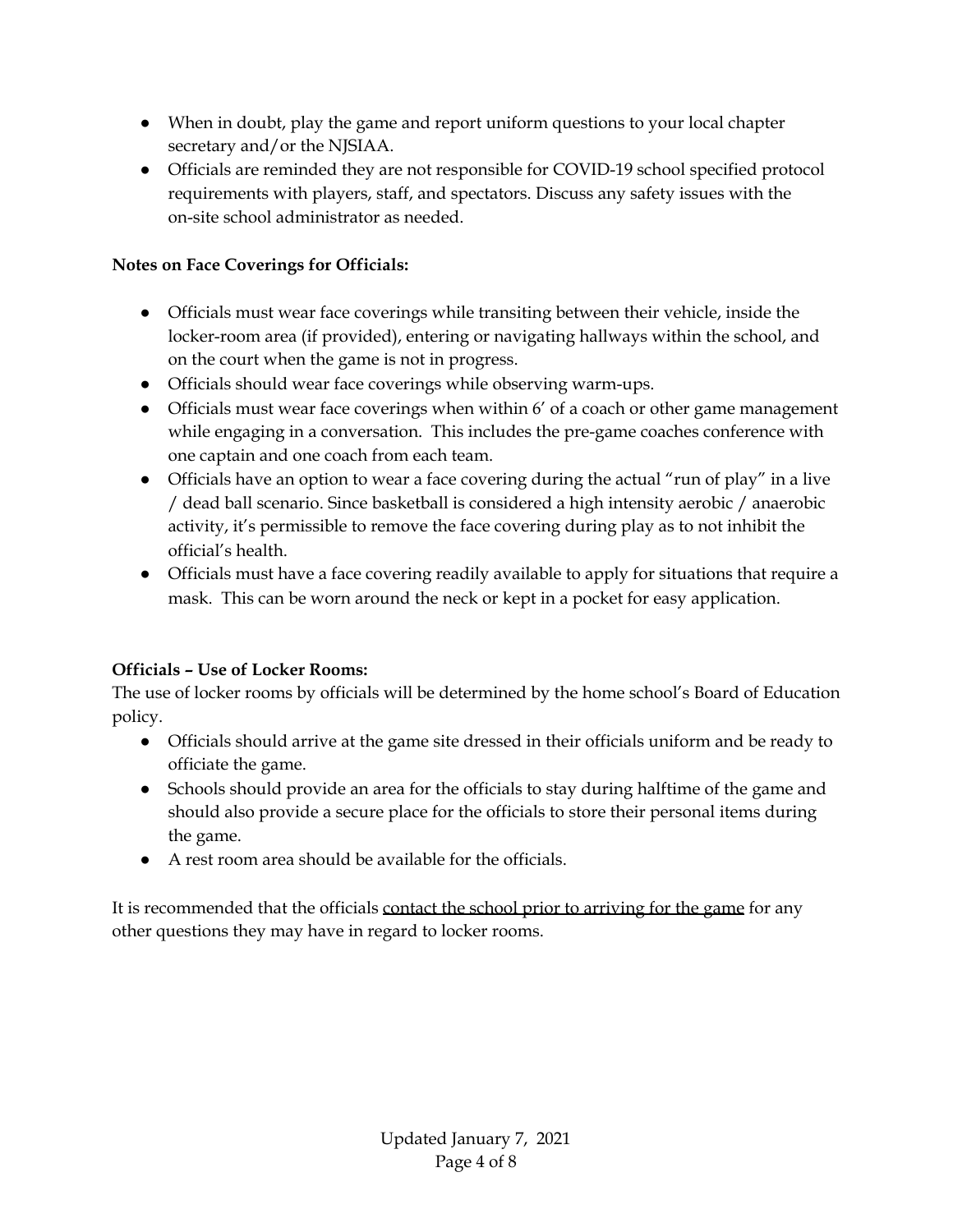#### **Officiating Recommended Procedures**

Thank you to Jack Baum, Jeff Cohen, and all the other officials that have provided early feedback from Summer and Fall ball, regarding the application of these new COVID modifications. Here are some items that will help your game if you are consistent with these mechanics each and every time.

**Out of Bounds:** The team that will retain possession is responsible for retrieving the ball and getting the ball to the thrower. The official will announce loudly "On My Whistle" then blow the whistle and start the count.

**Timeout:** The team that will retain possession regardless of who is granted a timeout will be responsible for putting the ball at the throw-in spot prior to leaving the court. The clock will start for the timeout after ALL players are at their bench location.

**Free-Throws**: The team that is fouled and entitled to attempt a free-throw(s) is responsible for retrieving the ball and getting it to the free-thrower. If there are two free-throws the same team will retrieve the made or missed try and return it to the free-thrower. On the last free-throw the official will announce "on my whistle" , indicate there is "one shot"remaining and blow the whistle to make the ball live.

**Prior to Game / Between Quarters:** The team that wins the initial (and only) coin flip and is awarded the initial possession will bring the ball to the division line to begin play. To start subsequent quarters or overtime, a player from that team will bring the ball to the division line to begin play.

The official will announce loudly "On My Whistle" then blow the whistle and start the count.

For a complete overview of the 2020-21 NJSIAA Interpretations and COVID Rule Modifications please click this link to view (or download):

## [DOWNLOAD HERE](https://drive.google.com/file/d/1YcQny7-57u7a7ZFJ0TnHc3caUd-KvDU8/view?usp=sharing)

Officials are reminded to reach out to your local chapter rules interpreter with any questions on rule modifications, mechanics, or protocols.

> Updated January 7, 2021 Page 5 of 8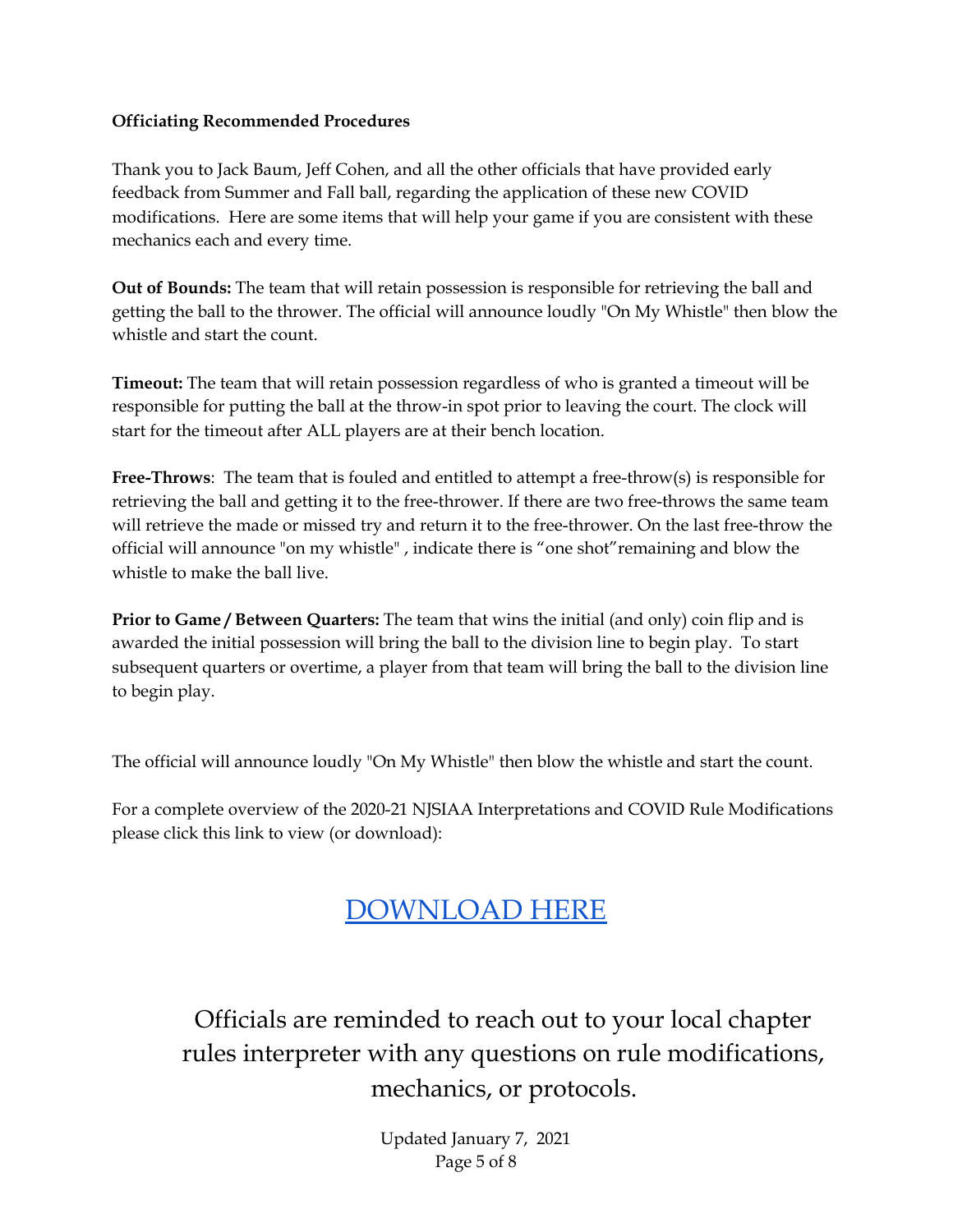## **ADDENDUM**

## **NJSIAA 2020-21 Boys & Girls Basketball Season Modifications/ Regulations**

Due to the COVID-19 Pandemic the following modifications will be applied to the 2020 NJSIAA Boys and Girls Basketball season. The NJSIAA is working with our member schools to offer our student athletes a worthwhile winter sports experience in 2020.

The NJSIAA reserves the right to adjust, change or cancel dates for the 2020 basketball season. Due to the current Covid 19 Pandemic the NJSIAA will not be sponsoring a NJSIAA Postseason Championship Tournament.

\*\*\*Leagues, Conferences and Counties may host Championship Tournaments if the teams DO NOT exceed the 15 -game maximum. \*\*\*

Contacts: Basketball Rules Interpreter: Billy Martin, billymartin@comcast.net

NJSIAA Assistant Director: Boys and Girls Tournament Director- Al Stumpf, astumpf@njsiaa.org, 201-230-1100

NJSIAA Assistant Director / Basketball Support: Kim Cole, kcole@njsiaa.org , 609-947-5592

#### **General Information**

Regular Season Dates: First Practice –Monday, January 11, 2021 – PLEASE NOTE: THERE WILL BE NO TRYOUT

## PERIOD PRIOR TO THIS DATE.

Scrimmage- Schools will have the opportunity to participate in one pre-season scrimmage with a neighboring school. The scrimmage may occur any time within seven days of the regular season start date for that sport, Tuesday, January 26, 2021. First Scrimmage date: Tuesday, January 19, 2021.

First Game – Tuesday, January 26, 2021 End of Regular Season – Saturday, March 6, 2021 Maximum Number of Games – 15 games including at County, Conference or League Championship games. Teams may only compete in one (1) contest per day. Number of Games per week – 3 games per week, CANNOT PLAY 3 GAMES IN A ROW –

CANNOT EXCEED 15 game limit.

Updated January 7, 2021 Page 6 of 8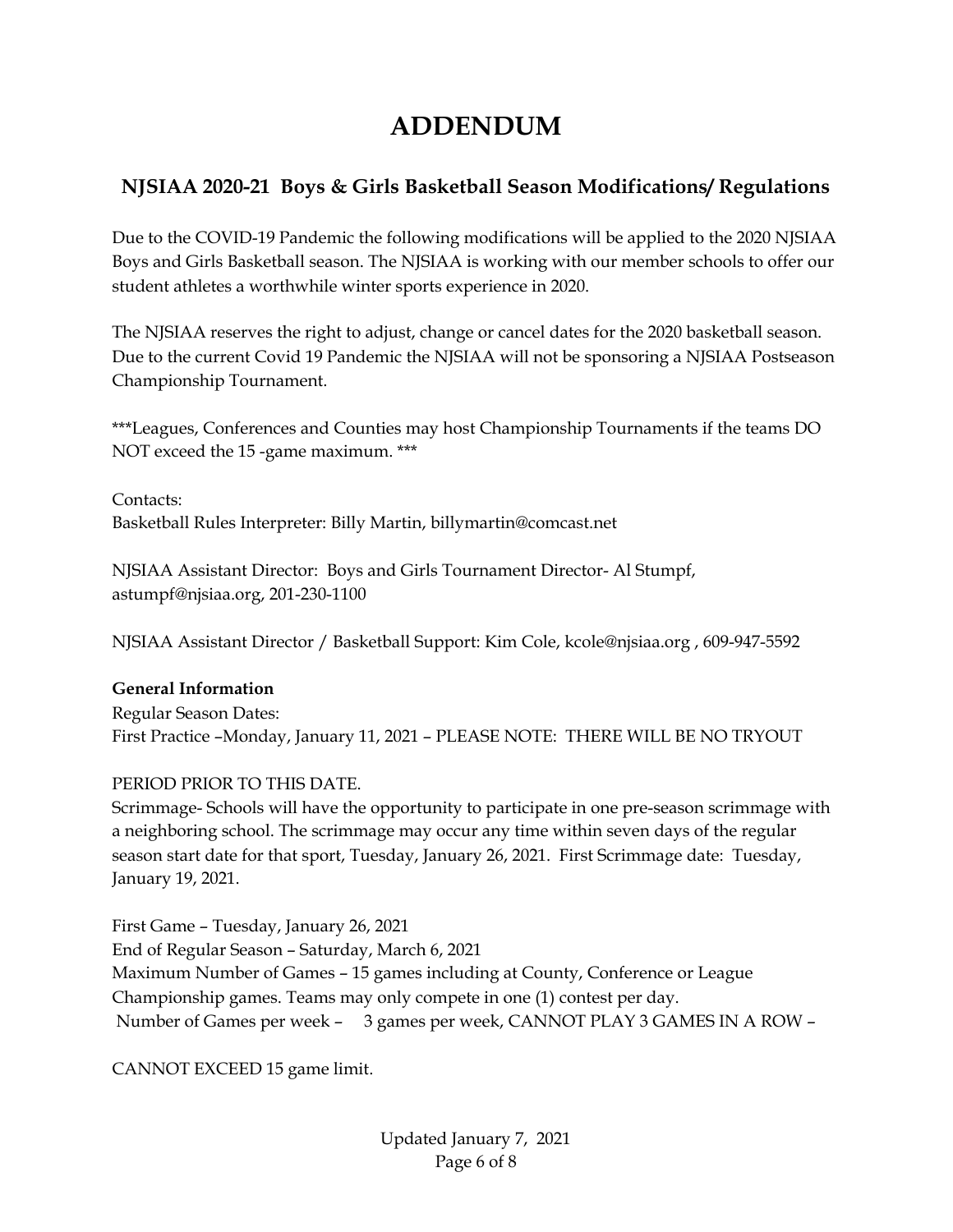ALL GAME RESULTS MUST BE REPORTED TO www.njschoolsports.com . They should be reported by the morning after the game at the latest. If you have difficulties reporting your scores please contact via email HSSUPPORT@njadvancemedia.com

#### **NJSIAA Post-Season:**

There will be no NJSIAA sponsored post-season. Post-season play may be hosted locally by participating leagues and conferences at their discretion.

#### **Multi-Team/Invitational Events:**

Multi-team/invitational events are prohibited.

#### **Out of State Opponents and Competitions:**

On November 10, 2020, Governor Murphy issued Executive Order No. 194 which prohibits member schools from hosting interstate competition in all indoor sports. Therefore, no member school may host an out-of-state opponent or host an event out of state. Moreover, NJSIAA is prohibiting member schools from traveling out of state to compete.

#### **Medical Advisory Task Force recommendation:**

"Every effort should be made to minimize crossover between levels – Varsity, JV and Freshman. Crossover can lead to a greater number of student-athletes being sidelined due to exposure to a student who tests positive for COVID-19."

#### **Coaches and athletes confronting officials:**

- Regular season penalties will be utilized. No Tolerance.
- If the coach or athlete persists with their behavior a DQ will be given and the DQ procedure will be used. (2 game suspension)
- Any player or coach who receives  $2$  DQ's during the season will have the 2-game sit penalty doubled to a 4 -game sit penalty as per NJSIAA regulations.

## **Student Transfers:**

Transfers:

Any student-athlete that is subject to a transfer sit-period will be eligible for participation on Monday, February 8, 2021. As a reminder, those student-athletes that transferred between March 16, 2020 and November 1, 2020 are not subject to the transfer sit-period. If a student-athlete transfers after November 1, 2020, the student-athlete shall be ineligible to participate for a period of 30 calendar days, or one half of the maximum number of games being played, whichever is less.

## **Capacity/Spectator Attendance**

Please refer to the Winter Sports Spectator Guidelines as they are updated by Governor's office.

Updated January 7, 2021 Page 7 of 8